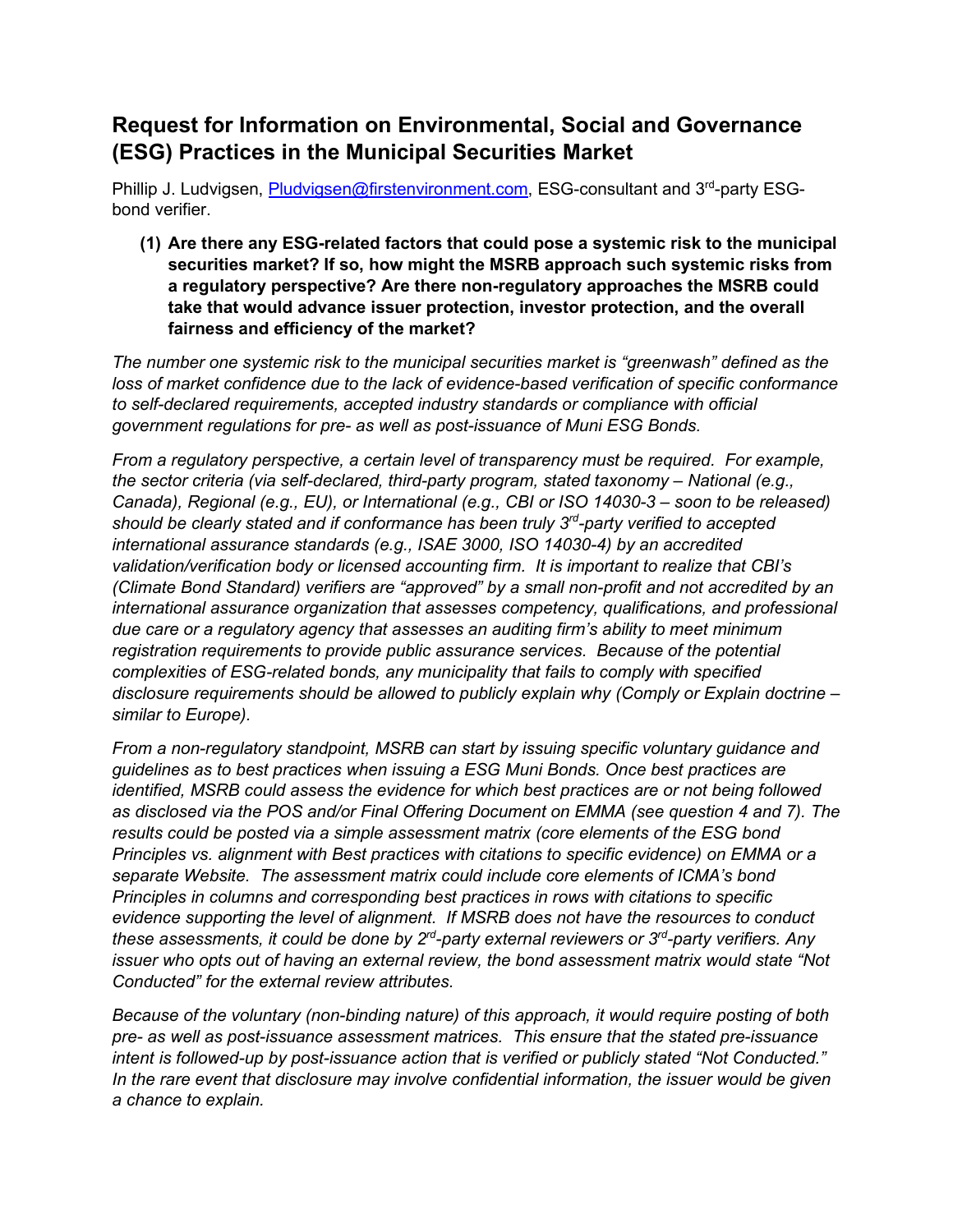**(2) There are a number of organizations establishing voluntary standards for the issuance of ESG-Labeled Bonds, such as the ICMA and CBI. Does the availability of these voluntary, market-based standards provide adequate guidance for issuers and transparency for investors in the municipal securities market? If not, what additional guidance or transparency do you believe are warranted with respect to ESG-Labeled Bonds?**

*The ICMA ESG-bond Principles has been a great help in providing insight into best practices. However, they are Principles and not standardized requirements that can be independently confirmed or verified for conformance. The vast majority of second opinions that address alignment to ESG Principles are limited to the issuer's ESG bond framework documents – NOT that actual bond issuance. These types of external reviews assess intent, NOT actual evidence of conformance of a specific ESG bond issuance. Unfortunately, this is not understood by most stakeholders, including ESG investors in the ESG ecosystem.*

*Having been a co-author of the original Climate Bonds Standard 2.0, it was designed to be verifiable. The latest version 3.0 is now aligned with the Green Bond Principles. Although not of regulatory quality, CBI certification offers a great deal of credibility and transparency to sophisticated ESG investors – less so for retail ESG investors. For all its strengths, CBI certified bonds have some weaknesses. Climate Bonds are a subset of Green Bonds which in turn are a subset of ESG bonds. Thus, only a fraction of the ESG bond market is eligible for CBI certification. The newly released ISO 14030 series of green bond standards addresses multiple environmental objects, beside just climate. It also, by design, aligns well with the objectives of the EU's emerging green bond standard and Sustainable Financial Disclosure Regulations. Unlike CBI certification which relies on a handful of "approved verifiers" that are not formally accessed or accredited to any internationally accepted criteria, ISO 14030 follows internationally accepted criteria and a formal accreditation process. The focus, however, is limited to green bonds. The EU bases its environmental verification process on ISO 17020: Conformity assessment — Requirements for the operation of various types of bodies performing inspection.*

**(3) There are a number of industry-led initiatives underway intended to improve the quality of ESG-related information available in the municipal securities market. Does the availability of these voluntary, market-based initiatives enhance the ability of investors and other market participants to make informed decisions in the municipal securities market?**

*There are a few proprietary initiatives to provide quality ESG-related data in the municipal securities market. Even so, these data are not readily available – rather these vendors process public and private data into proprietary ESG performance scores. There are even fewer industry organization-led initiatives providing open-source access to quality ESG related data. Extremely little information is available that assesses the "quality" of these data. Basic information such as a clear citation and whether the information has been verified, scrubbed for errors (e.g., duplicates, outliers, etc.) is not offered on product web sites. Even though much of the data are from public sources (US Census, NOAA, and especially US EPA's EJScreen tool and database), the combined and checked data is not readily available. ESG scores can be*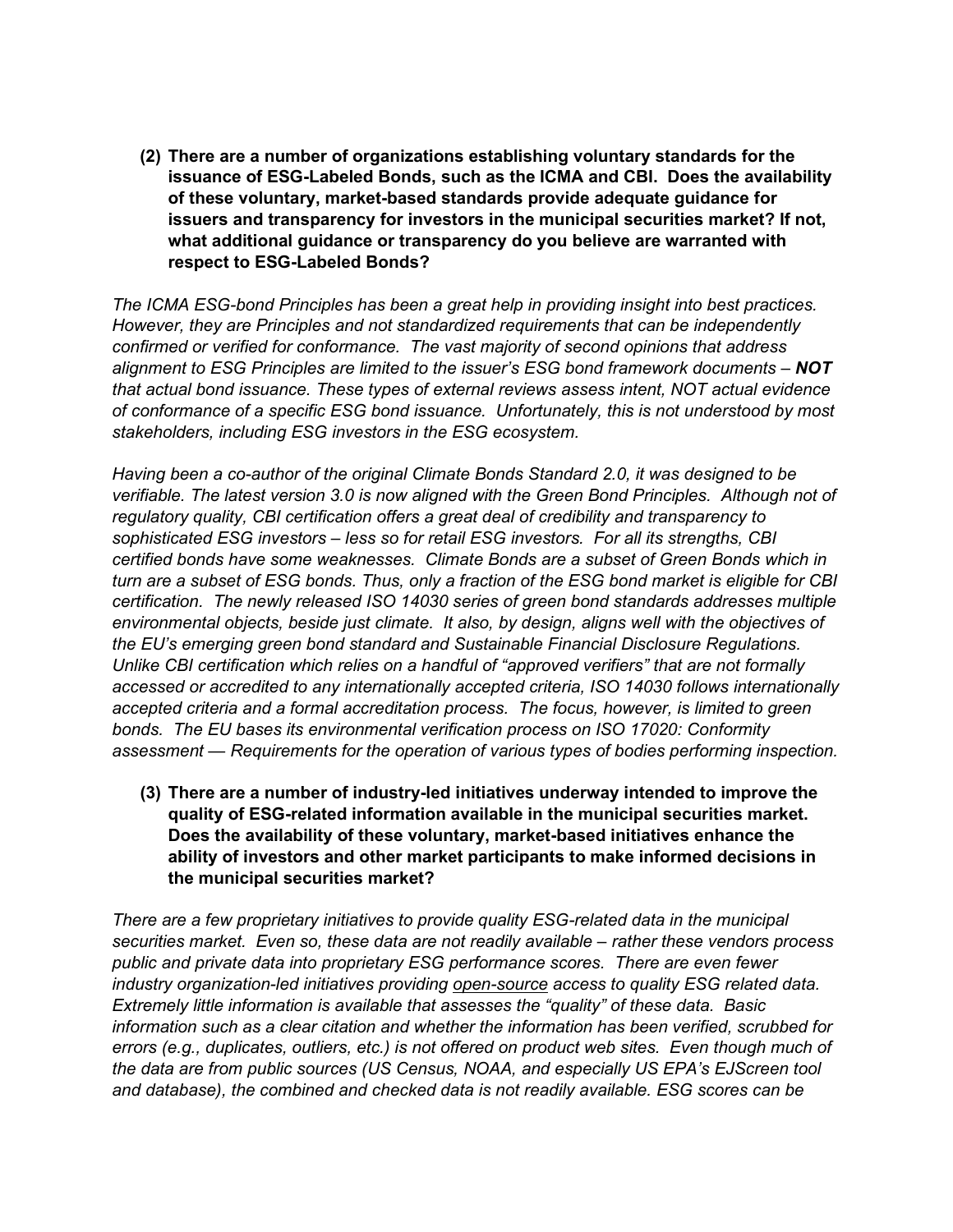*readily purchased, but it is very rare that the combined and QC'd databases are available for purchase. ESG "data" vendors typically charge access to its data platform or "engine." This allows clients to calculate their own geospatial KPI's (for given census tracks or Zip codes). Users typically never sees the actual data, just the analytical results.*

**(4) There are numerous vendors providing ESG data for the municipal securities market. Does unequal access to ESG data result in disparate impacts to investors and other market participants? Does competing ESG data create investor confusion? How could the MSRB use the EMMA website to reduce information asymmetry or investor confusion?**

*Here again, the vendors don't provide access to ESG data sets but rather to ESG scoring that is based on their proprietary data "engines." Obviously most retail investors can't afford to pay to access custom ESG scores, much less build their own data sets – even though much of the data are publicly available. With that said, there are some very good publicly available ESG datasets and tools such as EPA EJScreen. Not only is the tool easy to use but all the QC'd data sets are available for free download.*

*In my opinion, the real reason for ESG investor confusion is not unequal access to data but*  rather the inconsistencies in ESG vendor scoring. The correlation between bond credit scoring *is .99 whereas the correlation between major providers of ESG score is .3. [1](#page-2-0) In addition, most ESG data and resulting scores focus on ESG risks to the bond investment. However, most ESG investors value a score that includes "double materiality" (ESG risks to the bond and the bond's ESG impact on planet and people – "Do no significant harm"). There is no easy solution to this confusion because assessing ESG attributes is hard – much harder the assessing credit ratings.*

*As outlined in the response to question (1), at a minimum MSRB can answer key questions focused on the quality and credibility of ESG muni bonds. Such as: Is there a publicly available ESG bond framework document that explains the pre-issuance alinement with the ICMA family of ESG bond principles? Is there a link to this document? Has this document been externally reviewed for alignment to ICMA principles? [Remember most second opinions assess the bond framework – NOT the ESG bond]. Has each ESG labeled bond been externally reviewed against the framework and/or independently verified against internationally accepted standards, pre- and post-issuance reviews? Is there an annual impact reporting?*

**(5) Does the availability of ESG-related information (or lack thereof) in other financial markets directly or indirectly influence the functioning of the municipal market? If so, how? For example, when evaluating competing investment opportunities, do taxable ESG investors expect the same timeliness and quality of ESG related information for a municipal issuer as for a corporate issuer? And how might the differing expectations of different classes of investors (e.g., foreign versus domestic; retail versus institutional; or tax-exempt versus taxable) regarding ESGrelated information affect pricing, underwriting, trading, and other market activities?** 

<span id="page-2-0"></span><sup>&</sup>lt;sup>1</sup> [The](https://www.eco-business.com/opinion/the-inconsistency-of-esg-ratings-implications-for-investors/) Inconsistency of ESG Ratings: Implications for Investors, Eco-Business, Feb. 17, 2020. The [inconsistency of ESG ratings: Implications for investors | Opinion | Eco-Business | Asia Pacific](https://www.eco-business.com/opinion/the-inconsistency-of-esg-ratings-implications-for-investors/)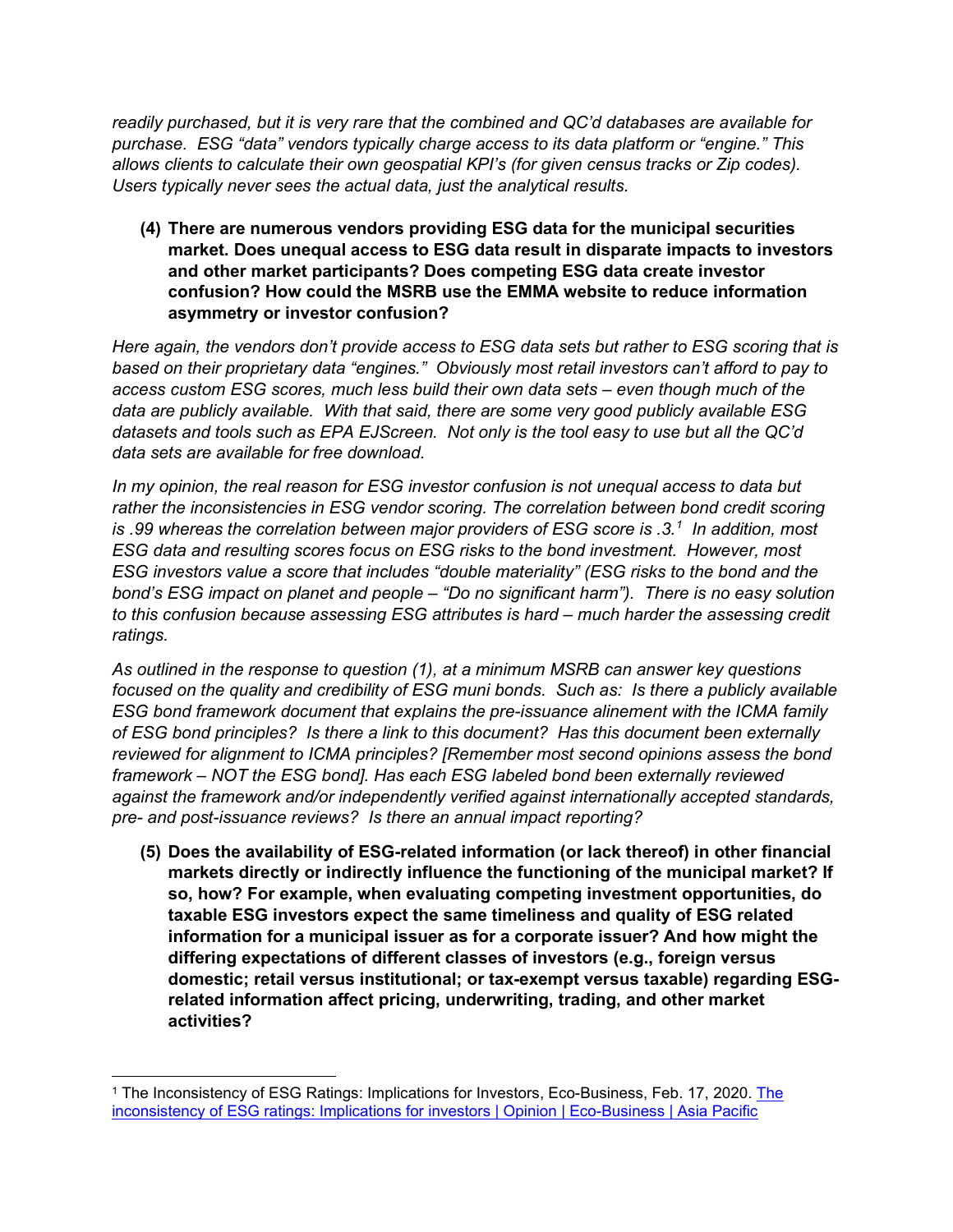*No. The municipal bond market will continue selling non-labeled and labeled ESG bonds as well as the variations and to submarkets. However, misrepresentations (green and social washing) will continue and grow until there is clear regulatory guidance and, as necessary, regulations to ensure regulatory quality ESG-related information is available to all investors who feel it is needed. Since there is no formal enforcement or real threat of litigation, market makers probably feel the current "wild west" situation is working well.*

**(6) The MSRB recently incorporated an ESG indicator from an independent data vendor, IHS Markit, into the New Issue Calendar shown on the EMMA website. This ESG indicator denotes when an issuer has self-labeled a bond issue as green, social, or sustainable, or if the issuer includes an independent ESG certification as part of the offering document. Does making this ESG indicator available on the EMMA website enhance market transparency regarding ESG-Labeled Bonds? Specifically, is it valuable to investors, municipal issuers or other market participants?**

*Yes – but it is just a start. How reliable is the certification? Is it based on a truly independent verification (following professional auditing or verification codes of conduct)? Does it answer all the market-based questions presented in the response to question (4)? Having a comprehensive assessment matrix with citations to evidence as described in the response to question (1) would be better than presenting just one, somewhat ambiguous, indicator.*

**(7) What improvements could the MSRB make to the EMMA website regarding ESG-Related Disclosures, ESG-Labeled Bonds and other ESG-related information? Which improvements to the EMMA website would most enhance access for investors and other market participants to ESG-related information? Which improvements to the EMMA website would most enhance the fairness and efficiency of the municipal market?**

*As described in response to question (1), MRSB could identify best practices to provide ESG investors with an assessment matrix pointing to the available ESG related information (e.g., online access to ESG bond framework documents) and independent assurance (external reviews) of voluntary alignment with ESG bond principles and conformance with existing and future ESG related standards (e.g., ISO 14030 parts 1 to 4) – for the framework documents and the POS.* 

*Unfortunately, it appears some Muni ESG bond issuers are pointing to statements from MSRB to justify that no such assurance can be given to investors! The following was taken from a recent (Dated February 17, 2022) POS:*

*"In a press release 'New EMMA Feature Helps Investors Identify Green, Social, Climate and Sustainable Bond Investments,' dated October 25, 2021, the Municipal Securities Rulemaking Board MSRB CEO Mark Kim stated '…there is no universally accepted [environmental, social and governance (ESG)] standard or definition on labeling an ESG security in the municipal market…" No assurance can be given that a clear definition will develop over time, or that, if developed, will include the program to be financed with the proceeds of the Offered Bonds. Accordingly, no assurance is or can be given to investors that any uses*